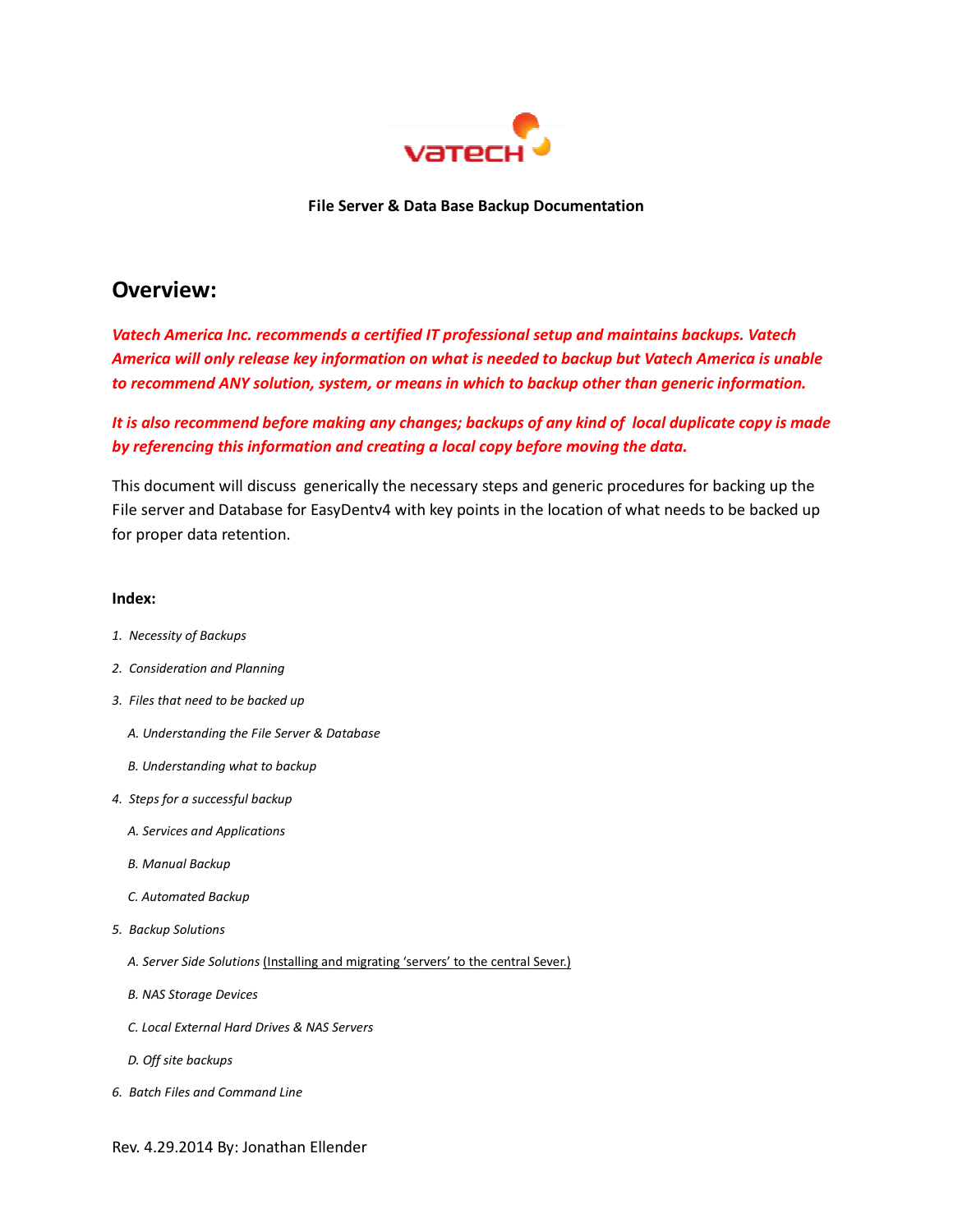## Section 1.

## Necessity of Backups

It is important to create good, working backups of both the File Server and the Database server to maintain data in the event of data loss from the main server location; as well to maintain HIPAA compliance for data retention as well as ethical obligations to your patients.

Per HIPAA; It is the sole responsibility of the Physician/Practice/Owner for proper retention and protection of any and all patient data and information. They are solely responsible for the delegation of such to certified IT professionals.

## Section 2

### Consideration and Planning

It is recommended that you speak with your IT consultant in regarding the best backup solution for your practice.

IT consultants can best serve you to help determine what's right for you, what works with your budget, setup & configuration, now and in the future.

Vatech America Inc Recommends and insists that a properly trained & certified IT professional not only assists with the planning; implementation but as well present for any movement or action with the data.

## Section 3

## Files That Need to Be Backed Up

#### A. Understanding the File Server & Database

#### A-1 File Server

The File server is a program used to save and access the stored images that runs in active memory once the OS is logged into Windows. The default installation location is C:\Easydent4\File Server\ and it's application is FileServer.exe

Note: This path for the File Server application will always be the same\*

2D machines by default are stored C:\Easydent4\File Server\ & C:\Easydent4\Repository\

3D Machines by default are stored D:\Easydent4\

Rev. 4.29.2014 By: Jonathan Ellender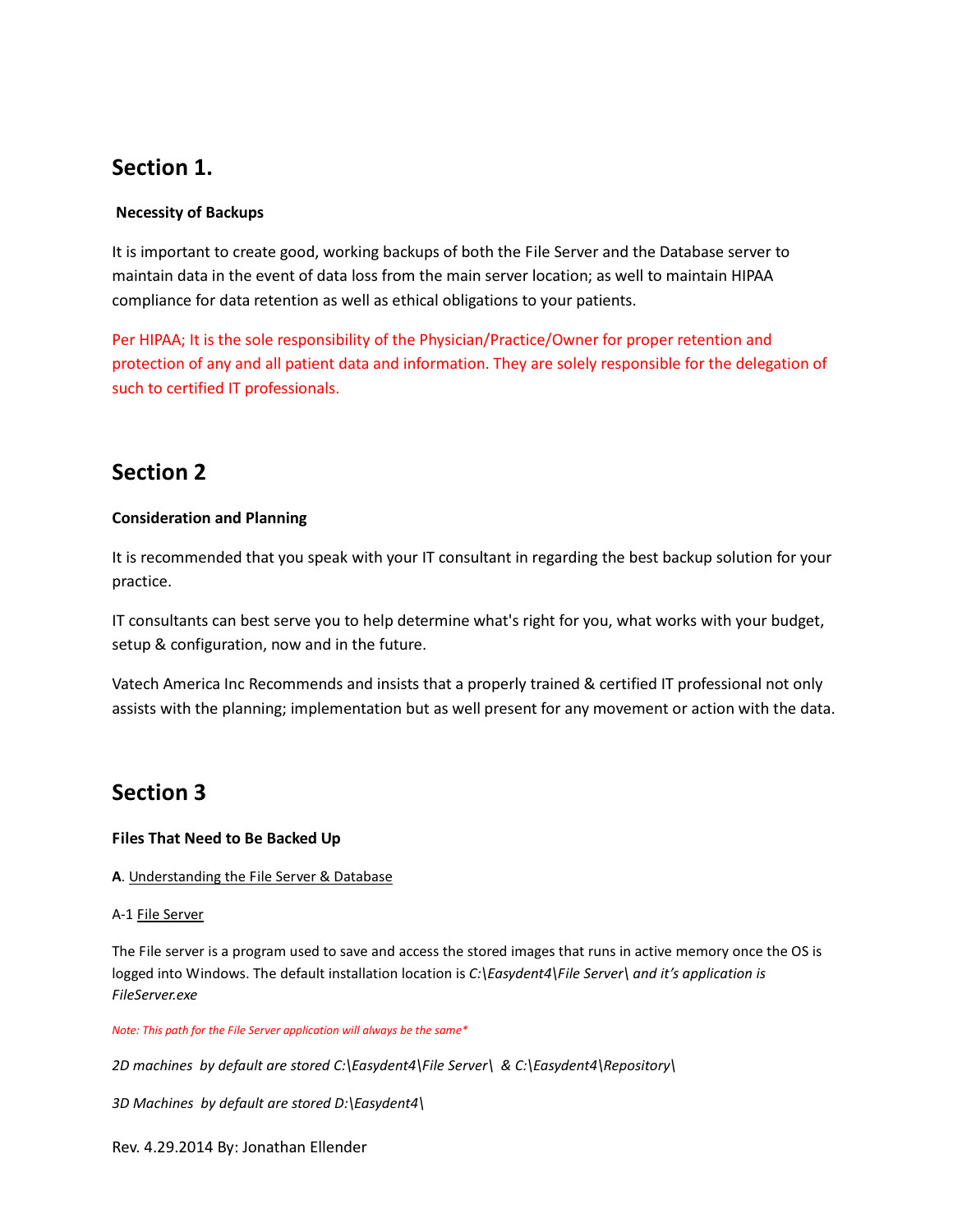### A-2 Database

The Database is a database file that is controlled, modified and accessed by Microsoft SQL Server; currently running MSSQLSERVER engine- controlled by SQL Desktop 2000.

The default installation path for all machines is C:\Easydent4\DB\ The containing TSFD files are the two database files but we recommend backing up the entire root directory "DB" folder.

### B. Understanding what to backup

### B-1 2D Units: (NON CT UNITS) Backup the Following Folders

C:\Easydent4\File Server\

C:\Easydent4\Repository\

C:\Easydent4\DB

### B-2 3D Units: (CT Units) Backup the Following Folders

Note: It is very important you do not overwrite the C: and D: folders in your backup location!

- C:\Easydent4\DB\
- C:\Easydent4\File Server\
- D:\Easydent4\

#### B-3 Complete Directory Backup

To simplify the process, you may backup the following directories in their entirety in place of Section 3 B-1 through B-2. This will work with both 2D and 3D machines. But remember sometimes the roots might not exist you will need to check the file path by checking the fileserver.ini and repository.ini in the C:\Easydent4\File Server\ folder

Note: It is very important you do not overwrite the C: and D: folders in your backup location!

C:\Easydent4\

D:\Easydent4\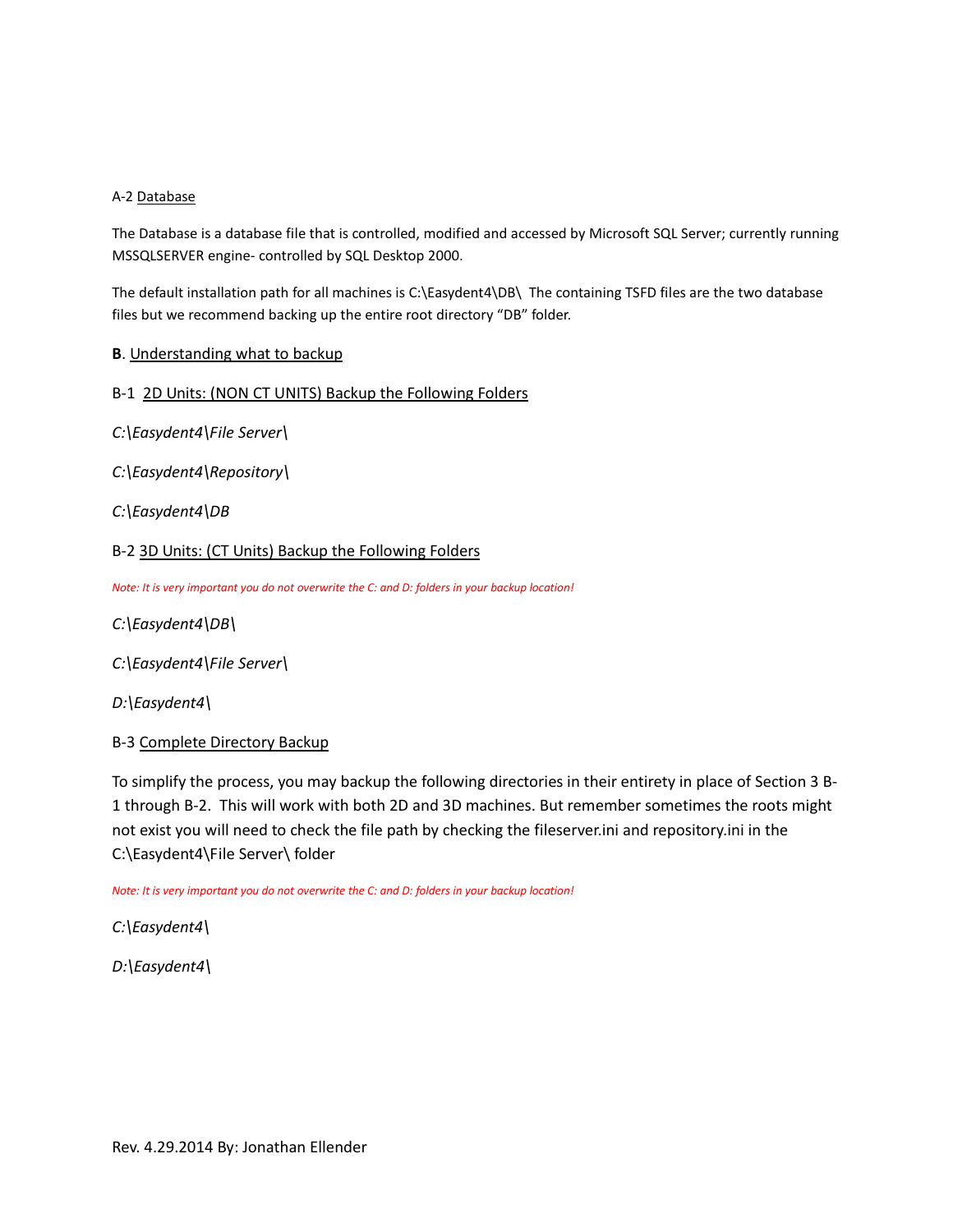## Section 4

## Steps for a Successful Backup

## A. Services and Applications

## I. Stopping The File Server and SQL Service

## A-1 Exit the File Server

Manual Process: In the system tray, you will see the File Server icon( ) right click and click "Exit"

## A-2 Stopping the SQL Service

Manual Process: In the system tray, you will see the SQL Server icon ( $\Box$ ) - right click and click "Stop" Once you have the File Server and SQL server stopped, you may proceed with your backup.

## II. Restarting File Server and SQL Server

A-3 You will need to restart the File Server before you are able to use EasyDent4

Manual Process: Click Start--> Programs-->Easydent4-->Select from the list " File Server4"

## A-4 You will need to start the SQL Server before you are able to use EasyDent4

Manual Process: In the system tray, you will see the SQL Server icon( $\mathbb{B}$ ) - right click and click "Start"

## B. Manual Backups

You will need to follow Section 4, A-1 and A-2 to exit the file server and stop the SQL Server. Once complete, copy the files detailed in Section 3 that pertain to your unit (2D or 3D).

Note: It is very important you do not overwrite the C: and D: folders in your backup location! For best results, in the back up location create a separate 'C:' and 'D:' backup folder.

## C. Automated Backups

You will need to shut down the File Server and SQL Server (detailed in Section 4, A-1 & A-2) before starting the backup.

Define the file paths in your automated backup as detailed in Section 3.

Rev. 4.29.2014 By: Jonathan Ellender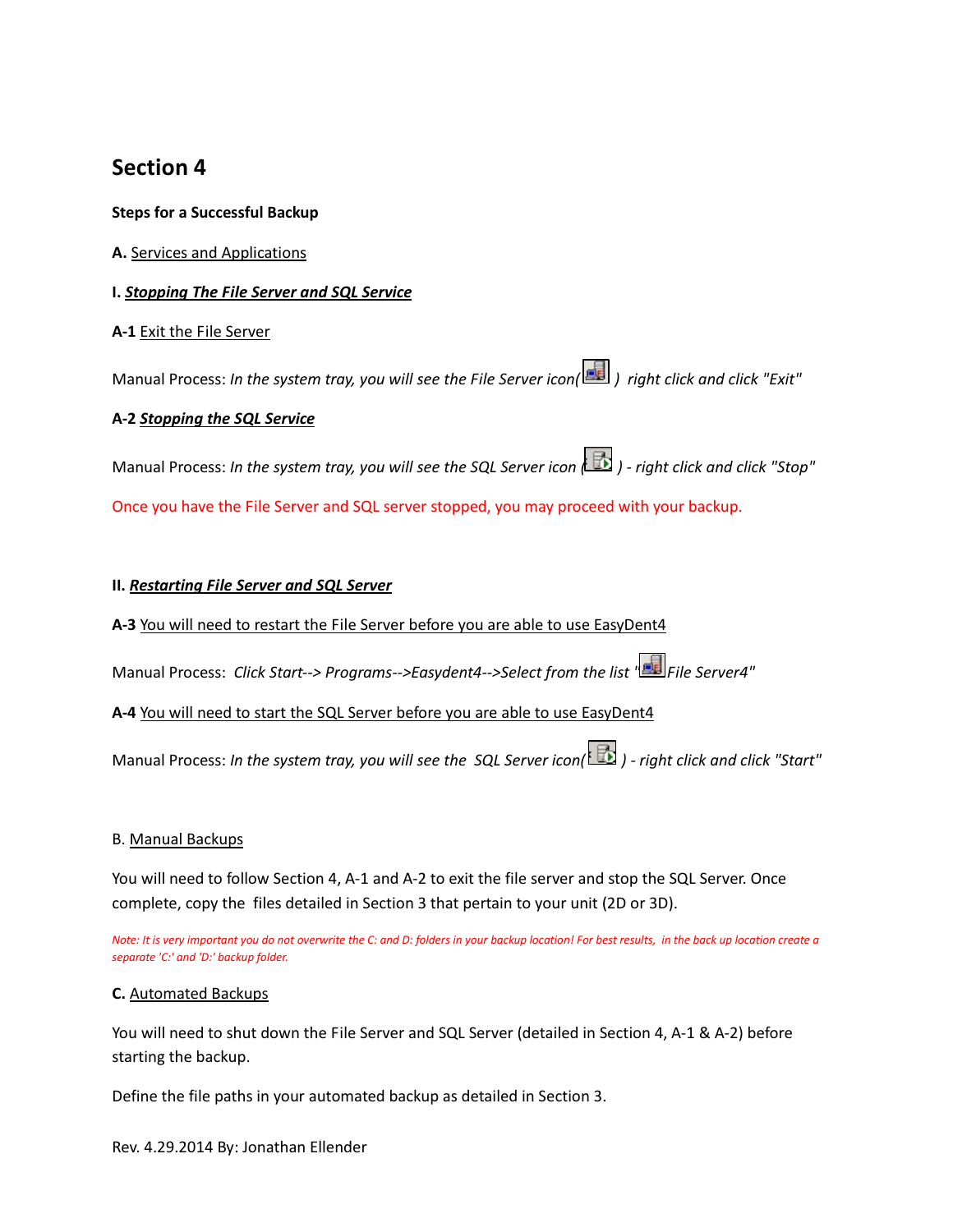Once the backup is finished you will need to restart the File Server and SQL Server as (detailed in Section 4, A-3 & A-4) before you can resume use of Easydent4.

-Or-

You can restart the PC.

Note: If doing after hours /nightly/weekend backups we recommend the Capture pc be shut down at the end of the backup each night. If the SQL/FIleServer is located off the Capture PC and on a central server; the Capture pc should be shut down by the clinical staff at the end of the day. Server should be regulated by IT protocol for clinic. We have no opinion on the central server.

## Section 5.

### Backup Solutions

It is highly recommended that you speak with your IT consultant before setting up any backup solution to ensure proper setup and operation.

It is also recommended that your IT consultant contacts Vatech Technical Support before starting this process if they have any questions or concerns this document does not address!

#### A. Server Side Solutions

A server side solution is a setup in which the File Server and Database reside on a dedicated server in which existing backups will backup any software installed by default server buildout.

 To host the data on Server; You will need to do the following to configure your server to operate in this manner:

1. Install the complete version of Easydent4 on the server (includes DB and File Server).This is typically either a downloaded installer or on the installation CD provided with the Vatech machine or device.

2. Stop the File Server and SQL Server on the X-Ray unit's capture computer as outlined in Section 4

3. From the 'C:\Easydent4' folder on the capture computer, copy the DB, File Server and Repository folders to the dedicated server's newly created 'C:\Easydent4' folder and overwrite the existing files.

4. For 3D Units, you will also need to copy the 'D:\Easydent4' folder on the capture computer and apply it to the same location on the dedicated server. For 2D only devices or even some 3D that reside on C: File Server would be C:\Easydent4\File Server\ and C:\EasyDent4\Imagebackup\

Note: Many times, when a clinic sets up a server side solution for a 3D unit, the location of the File Server folder (D:\Easydent4) needs to be changed. Below will explain how to change this location.

- On the server, browse to 'C:\Easydent4\File Server\'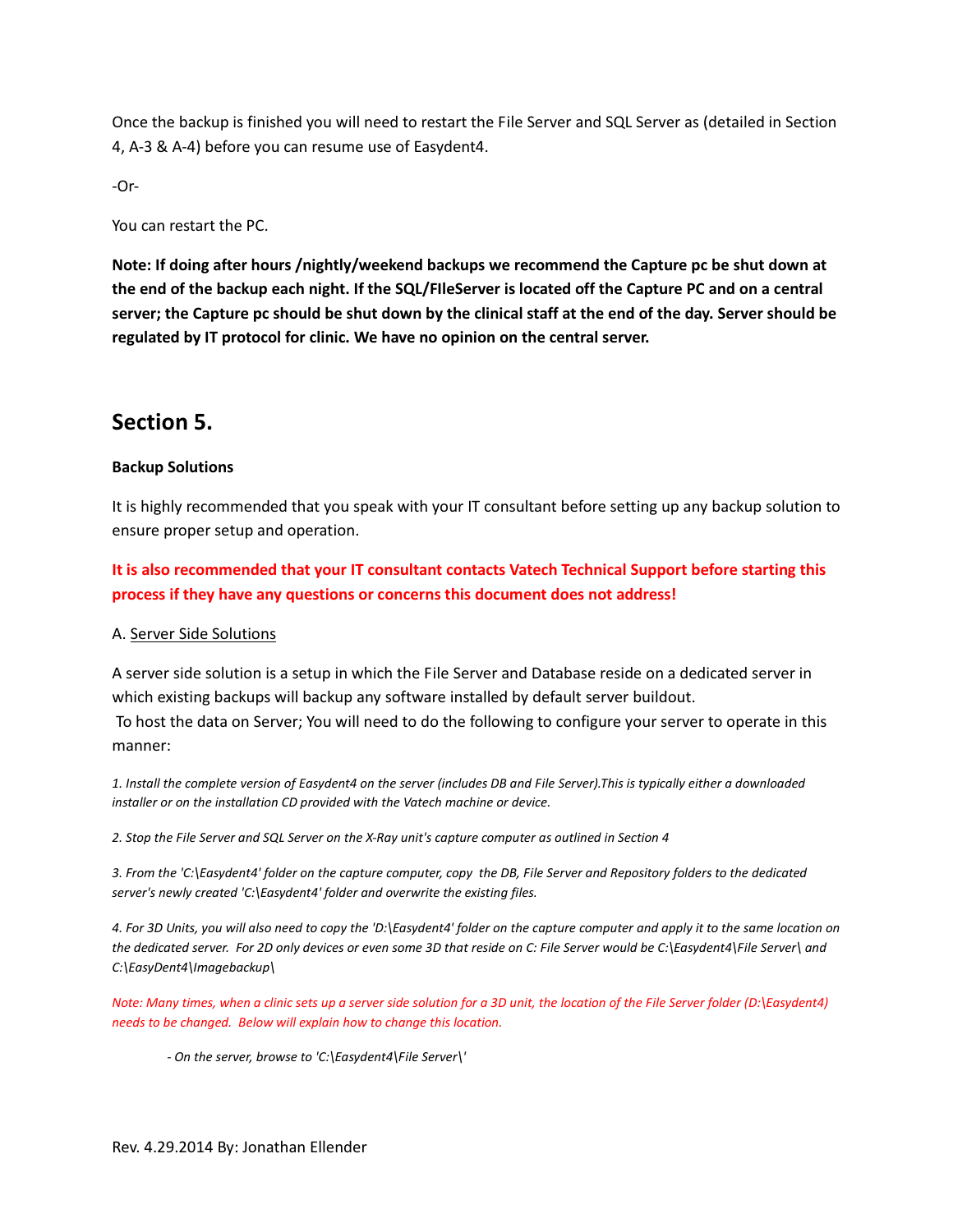- Modify the 2 .ini files in Notepad. You will need to change the file path to the new location you would like to use for this directory.

5. Restart the File Server and SQL Server as outlined in Section 4, A-3 & A-4

6. On the capture computer, browse to the 'C:\Easydent4\' folder and open 'Net.ini'.

9. Change the DB Server, File Server and DNS IP Address to the IP of the Server. Click 'Save'. Also, save a copy to a network share that is accessible by all client computers.

Note: The EzSync will remain the 127.0.0.1 loop back. Do not modify it.

10. Copy the new 'Net.ini' file modified in Section 9 to all workstations, replacing the existing 'Net.ini' , located in the 'C:\Easydent4' folder.to point the workstations to the server.

### B. NAS Storage Devices

NAS Storage Devices are network storage devices that contain 1 or more hard drives . They can be plugged directly into the network and setup as server share or setup as local external hard drives, typically connecting through USB or eSata.

There are many options available, including Raid configurations (striped and/or mirrored).

Mirrored devices are by far the most effective backup solution in this case. Mirrored drives are identical drives meaning anything on one drive is also on the other. If one drive fails, you have a duplicate drive.

Stripped devices are 2 hard drives that store half of the data on one drive and the other half on another. This will speed up the backup process, but if one drive fails, you can lose the entire backup. The only time you would want to use this setup is if you had a striped and mirrored backup, for a total of 4 drives in the NAS Storage Device.

Note: Vatech America has no objections or recommendations about backing up to NAS but we do not recommend the real time storage to such devices\*.

## C. External Hard Drives and NAS Servers

You can use the external hard drives and NAS servers as a backup solution or the main location for the File Server. It is recommended that you use such devices as a backup location and not the main storage location, having the default locations on the capture PC and then a backup to the External Drive/NAS Storage Device.

## D. Off Site Backups

It is recommended that if you choose to use off site backups that you have a local backup in place first so you will be backing up the backup. It is NOT recommended to backup off site directly from the original files